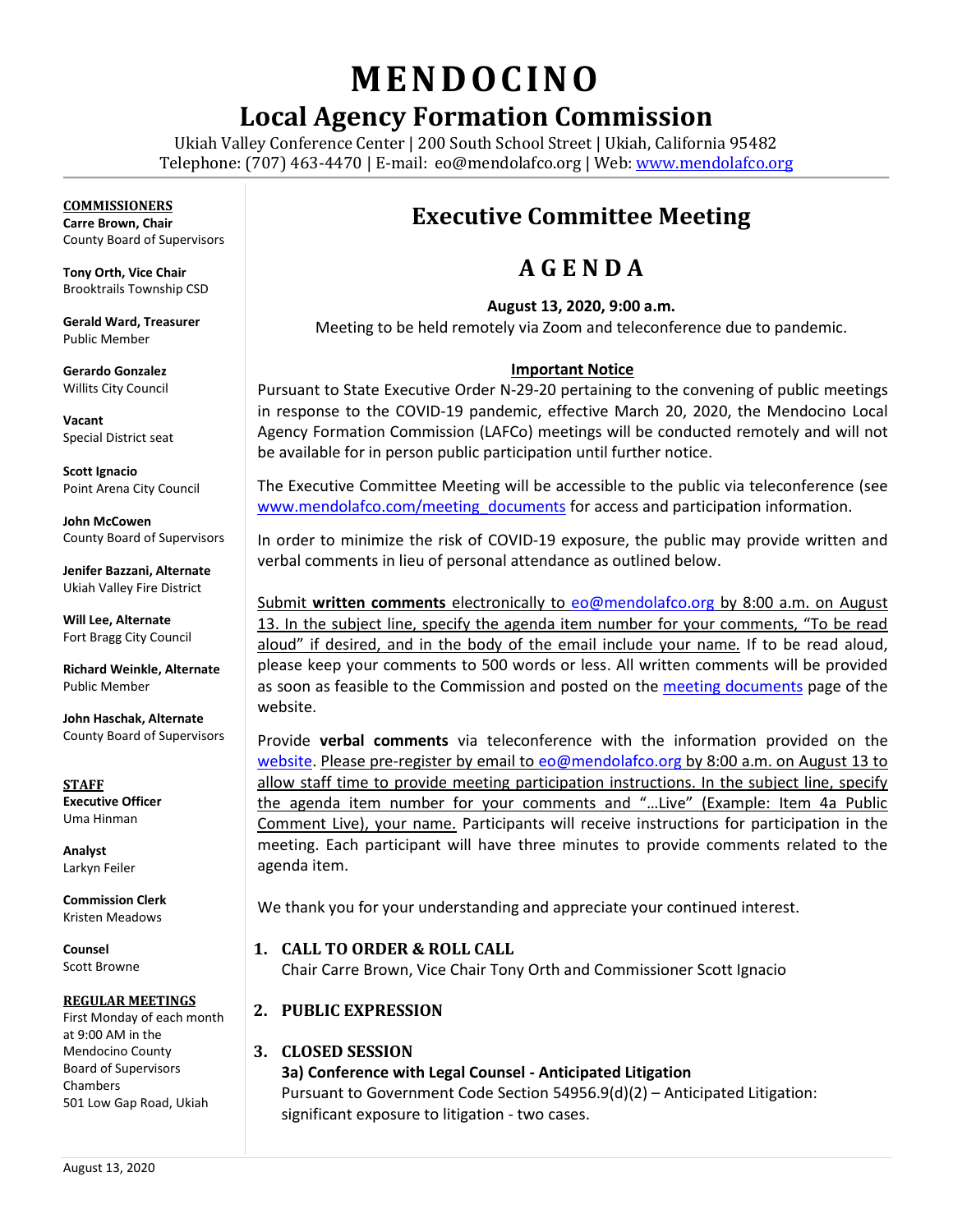### **4. MATTERS FOR DISCUSSION & POSSIBLE ACTION**

#### **4a) Approval of the February 24, 2020 Executive Committee Minutes**

#### **4b) Consultant Lists**

Review and consider consultant lists for LAFCo service reviews, sphere updates and CEQA studies.

#### **4c) Fee Schedule Update**

Discuss and provide direction to staff to initiate updates to staff billing rates, copy charges, and updates to the Fee Schedule.

#### **4d) Proposed Indemnity Revisions**

Discuss and provide direction to staff regarding proposed modifications to the indemnification agreement requested by the City of Ukiah.

#### **4e) Electronic Signature Policy**

Discuss and consider direction to the Policy & Procedures Committee regarding development of a policy for electronic signatures.

#### **4e) Items for Future Meetings**

Discussion opportunity for potential agenda items at future Commission and/or Committee meetings.

#### **5. Executive Officer Report**

#### **ADJOURNMENT**

The next Regular Commission Meeting is scheduled for September 14, 2020 in the County Board of Supervisors Chambers 501 Low Gap Road, Ukiah, California